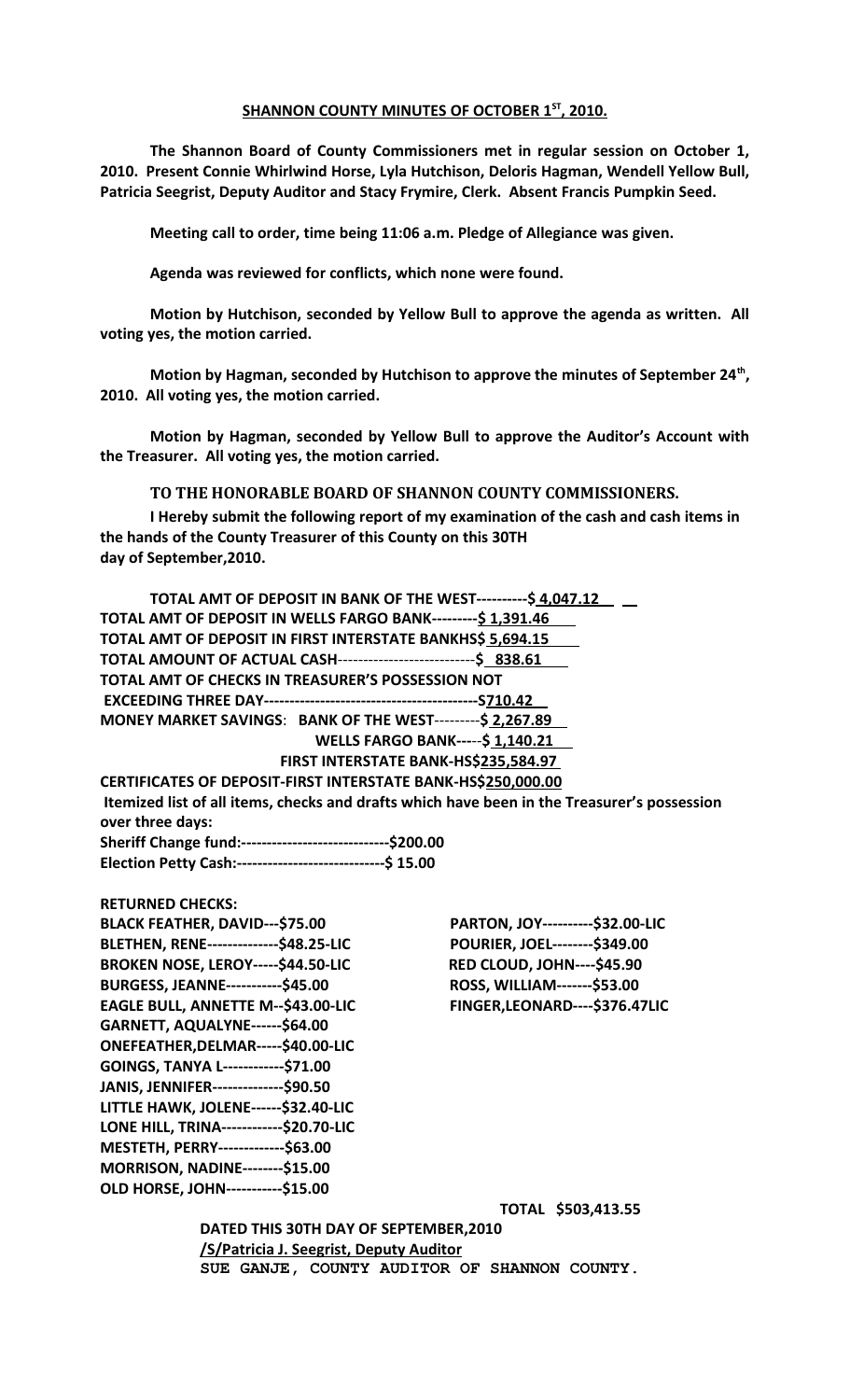## **THE ABOVE BALANCE REFLECTS COUNTY MONIES, MONIES HELD IN TRUST, AND MONIES COLLECTED FOR AND TO BE REMITTED TO OTHER ENTITIES: SCHOOLS, TOWNS AND STATE.**

**Deb Rooks was not present for scheduled meeting. Commissioners said this item would not be addressed anymore.**

**Deloris Hagman made a motion that the Commissioners suspend their salaries until further notice. She said this would show the taxpayers their intent. Discussion was held and it was asked if travel was also included not to be paid. Commissioners discussed and decided that travel would also be suspended as of October 2nd, 2010, until further notice. Wendell Yellow Bull seconded the motion. All voting yes, the motion carried.**

**Public Comment: Jane Colhoff reserved the right to speak later.**

**Harry Martinez was not at the meeting, but had given Connie Whirlwind Horse a log for his work. Deloris Hagman asked how the Commissioners could pay him when he was never approved by the Board. Vote was called. Jane Colhoff spoke that the agenda was moving too fast and people were not being given enough time to come for their appointment. Subject of Martinez was tabled for the present.**

**Stanley Star Comes Out was not present as yet so moved on to the next appointment.**

**Al Schaefer, Department of Legislative Audit met with the Board to advise the Commissioners of the upcoming Audit of 2008 and 2009 on records, which will be starting in a couple of weeks, at a rate of \$55.00 per hour. Schaefer asked the Commissioners if they had any specific areas they wanted checked. Wendell Yellow Bull asked about Federal Grants and why Shannon County did not get more money. Schaefer said Pennington County gets the money and it is distributed out by population. Jane Colhoff asked about fraud and Schaefer told her what fraud was. Colhoff asked about who could be notified with complaints and Schaefer gave her the name of who to contact.**

**Motion by Hutchison, seconded by Hagman to accept South Dakota Department of Legislative Audit to do audit for 2008 and 2009, at \$55.00 per hour. All voting yes. the motion carried.**

**Lynn Bettelyoun, Highway Superintendent, met with the Board to present Road Contracts, fuel quotes and other Highway business.**

|               | <b>500 GALLONS UNLEADED GASOLINE</b>  | <b>1000 GALLONS #2 RED DIESEL</b> |
|---------------|---------------------------------------|-----------------------------------|
| <b>WESTCO</b> | \$2.599 PER GALLON                    | \$2.48 PER GALLON                 |
|               | <b>NELSON'S OIL \$2.62 PER GALLON</b> | \$2.60 PER GALLON                 |

**Motion by Yellow Bull, seconded by Hagman to approve Westco Bid on 500 gallons unleaded gas at \$2.599 per gallon and 1000 gallons of #2 red diesel at \$2.48 per gallon as low bids. All voting yes, the motion carried.**

**Lynn asked about a tractor in Deloris Hagman's area that the highway could use on roads. Hagman said she would check.**

**Lynn said that Joe American Horse wants his road done but hasn't been able to get in touch with him. Bettelyoun said that there is too much needed on the road and that she has to talk to him. Connie Whirlwind Horse said they had built a road on the other side that American Horse could get in on.**

**Lyla Hutchison spoke on the Porcupine and Wounded Knee Road and that they are in good shape and thanked Bettelyoun for working on them.**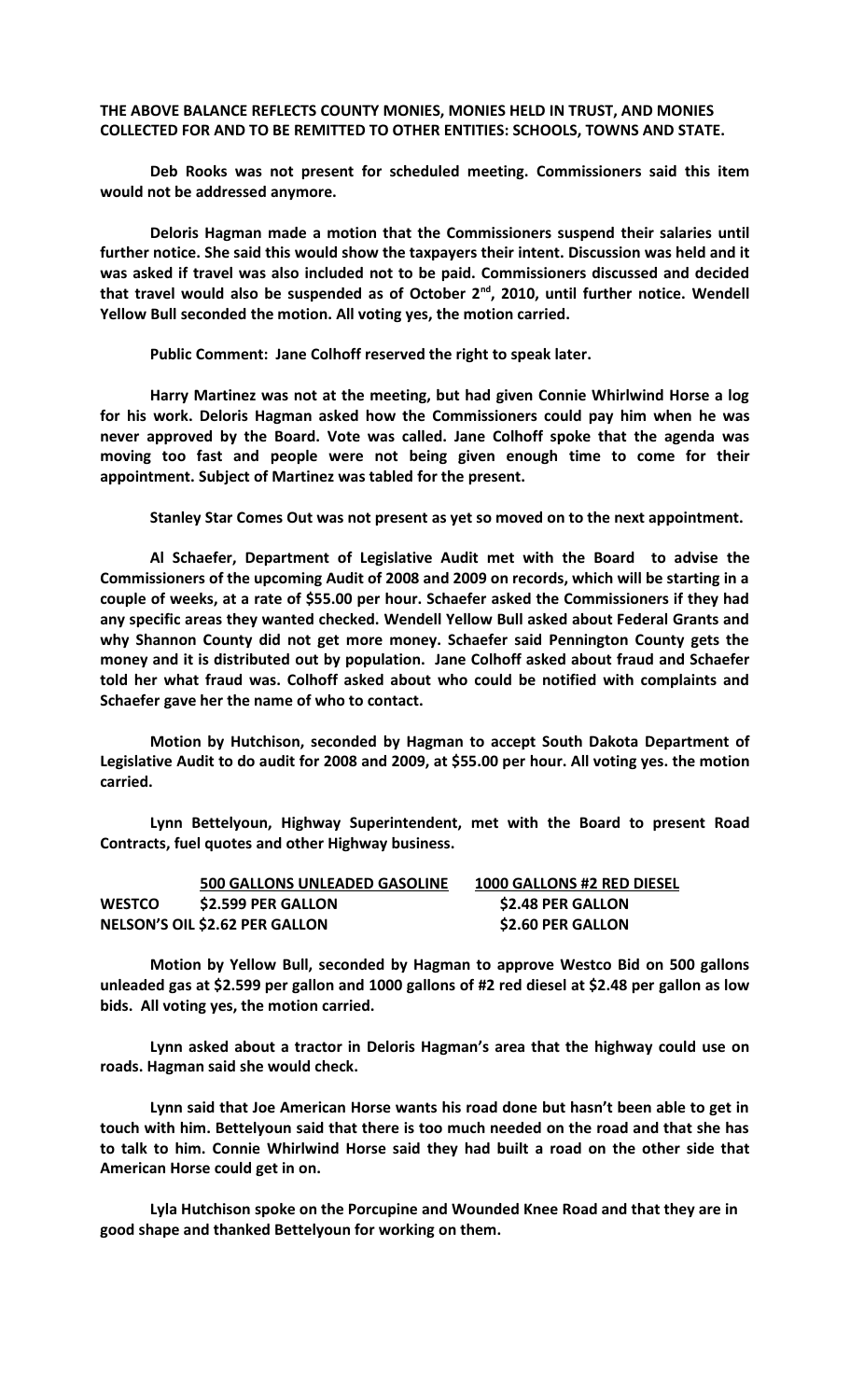**Bettelyoun said that the highway gravel is almost gone and that it would take about \$55,000.00 to replace. Bettelyoun said she had prices and gravel would run from \$3.75 to \$4.00 per ton. Bettelyoun said her uncle at Kyle has really good gravel for a \$1.00 per ton, but it has to be transported. Commissioners said they would have to try to find the money, but not at the present time, that she has \$20,000.00 and to go ahead and get as much as she can.**

**Road Contracts on Deloris Yellow Bull and Leon Zimbelman were presented.**

**Motion by Hutchison, seconded by Hagman to approve Road Contract on Leon Zimbelman, for blade and dirt on Red Rock Road #2, Batesland, estimated 1 hour , which is paid; and for Deloris Yellow Bull for blading R45W, T35N, Section 11, for 2 hours, estimated cost of \$177.00 , which is paid. All voting yes, the motion carried.**

**Bob Palmer was not present for Contract on Vote Early Office and he could not be reached by phone. Commissioners had questions on maintenance of office and thought there was an error on the Contract for amount per month. Discussion was tabled for later in the meeting.**

**Stanley Star Comes Out now present. Stanley Star Comes Out was questioned about Harry Martinez's pay and what Harry was doing, that he was never approved by the Board and that 2 other people were approved. Stanley said he had called Wendell and Francis and they had said to put him on. Stanley said Sue had showed him the line in the budget for \$2,500.00 for Deputy. Deputy Auditor told Commissioners that amount was for the whole year.**

**Motion by Yellow Bull to pay Harry Martinez.**

**Patrick M. Ginsbach, Deputy State's Attorney spoke that he wanted to refer this issues to the State Auditor Al Schaefer about paying someone without authorization of hire approval and exited the meeting to do so.**

**Stanley was asked about petty cash, which \$150.00 in cash was turned in but questions arose on the receipts. Stanley said no one had explained petty cash to him. He told the Commissioners that he had bought 2 chargers for phone, one was for the car and the other receipts were for gas.**

**Patrick Ginsbach was back after talking to the State Auditor.**

**Motion by Hutchison, seconded by Hagman to go into executive session, time being 12:11, for legal matters.**

**Came out at 12:45.**

**Break was taken.**

**Meeting was called back to order, time being 1:00 p.m.**

**Motion by Hagman, seconded by Yellow Bull to replenish the Sheriff Petty Cash to \$200.00. All voting yes, the motion carried.**

**Connie Whirlwind Horse spoke about paying Harry Martinez, that Stanley needed to go over the log turned in and let the Auditor's Office know what to pay and if anything was not to be paid.**

**Stanley brought up his being paid from August 13th to September 13th, 2010 when the writ from court was cancelled. He said he thought he should be paid until the case was dismissed.**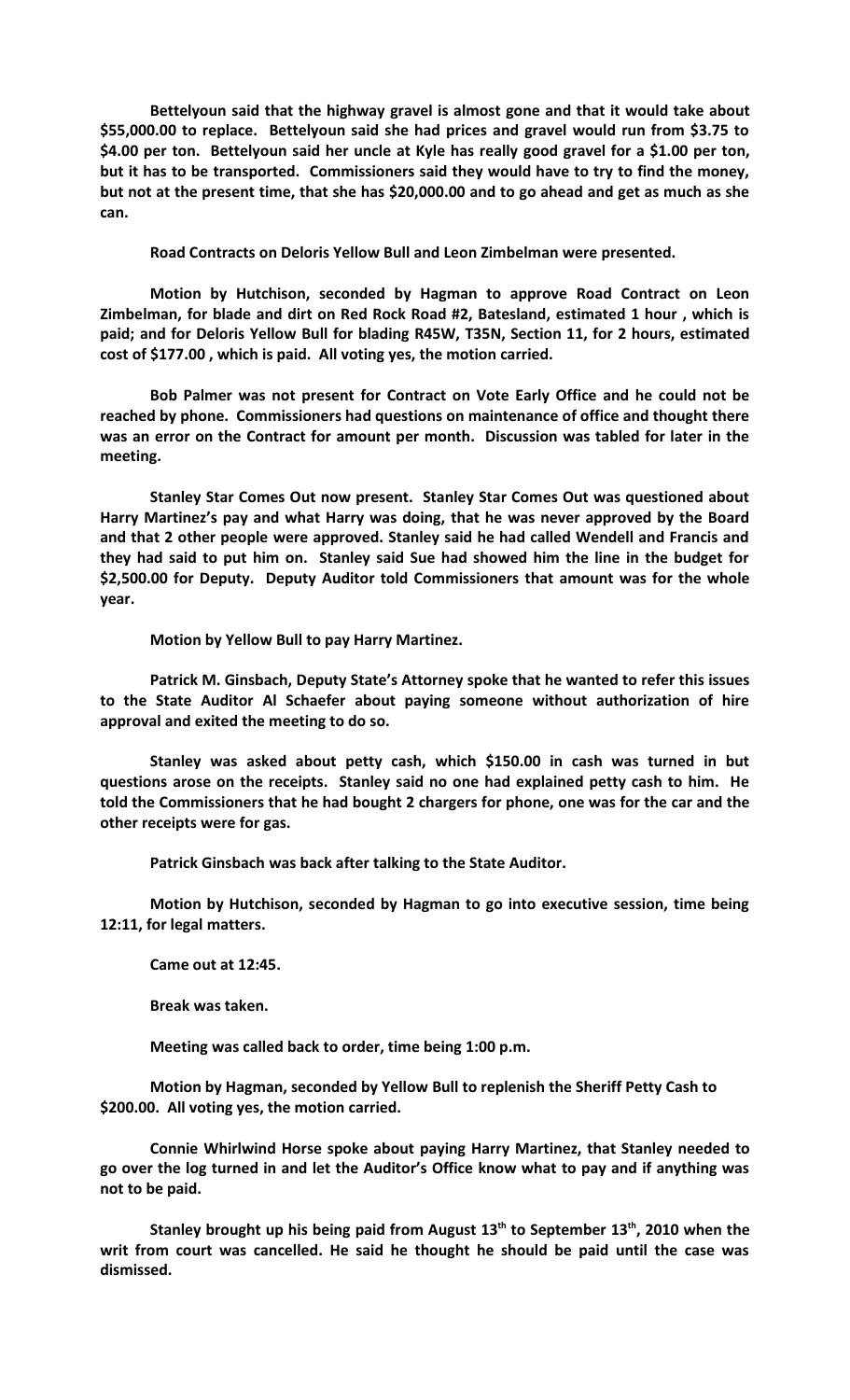Patrick Ginsbach, Deputy State's Attorney, explained to Stanley that on August 13<sup>th</sup>, **2010, when the Judge's order came in to dismiss him, the Judge said no further payment was to be paid to him. Ginsbach told Stanley that he would need to get an appointment with the Judge to see if the Judge would pay him and get a letter stating this.**

**Motion by Yellow Bull, seconded by Hutchison to accept letter from Stanley Star Comes Out regarding payment of wage, and to advise Stanley to speak to the Judge who issued the Writ. All voting yes, the motion carried.**

**Archie Hopkins, Veterans Service Officer was present now to give his monthly report. He gave an oral report of what he is doing, talked about benefits and that he only worked 24 hour per week and was also working with the Tribal Veterans Service Officer, to organize a Vietnam Honor Program together for December. Commissioners asked him if he had rescheduled to take his certification test. Hopkins said he hadn't but would do so. Commissioners told Hopkins he could send in his monthly reports; that he didn't need to come up every month.**

**Sheriff Daggett met with the Board to give report on activities. Daggett gave Commissioners a letter on activities and then gave oral account of cases he is working on. Daggett asked about camera he was to get which was paid for by a Federal Grant. Commissioners said this had already been approved and the money was in the budget so he could get it.** 

**Daggett asked for travel approval to go to Lower Brule on October 26th and 27th, 2010, to a South Dakota Tribal Traffic Safety Summit.**

**Motion by Hagman, seconded by Hutchison to approve travel on October 26th and 27th , 2010, to attend South Dakota Tribal Safety Summit. All voting yes, the motion carried.**

**Blue Cross Renewal contract was discussed. Premiums are going up about \$70.00 per employee. Discussion was held.**

**Motion by Hutchison, seconded by Hagman to renew Welmark Blue Cross, Blue Shield Health Insurance for the year November 1st, 2010 to October 31st, 2011. All voting yes, the motion carried.**

**Motion by Hutchison, seconded by Yellow Bull to approve the following bills. All voting yes, the motion carried.**

## **GENERAL**

| <b>COMM. SALARIES (5-COMM)</b>         | <b>SEPTEMBER SALARIES</b>   | 900.00<br>Ś. |
|----------------------------------------|-----------------------------|--------------|
| <b>AUDITOR'S OFFICE SALARIES</b>       | <b>SEPTEMBER SALARIES</b>   | \$3,361.03   |
| <b>TREASURER'S OFFICE SALARIES</b>     | <b>SEPTEMBER SALARIES</b>   | \$2,961.95   |
| <b>STATES ATTORNEY SALARY</b>          | <b>SEPTEMBER SALARY</b>     | \$901.25     |
| DIR. OF EQUAL. OFFICE SALARIES         | <b>SEPTEMBER SALARY</b>     | \$1,575.68   |
| <b>REG. OF DEEDS OFFICE SALAIRES</b>   | <b>SEPTEMBER SALARIES</b>   | \$1,738.69   |
| <b>VETS SERVICE OFFICE SALARY</b>      | <b>SEPTEMBER SALARY</b>     | \$986.56     |
| <b>SHERIFF'S OFFICE SALARIES</b>       | <b>SEPTEMBER SALARIES</b>   | \$3,808.35   |
| <b>AMERICAN FAMILY ASSURANCE</b>       | <b>OCTOBER INSURANCE</b>    | \$.<br>24.60 |
| <b>DAGGETT, JIM</b>                    | <b>OCT/HEALTH INSURANCE</b> | \$<br>385.65 |
| <b>FARRELL, FARRELL &amp; GINSBACH</b> | <b>DEP ST ATY INSURANCE</b> | Ś.<br>833.33 |
| <b>HAGMAN, DELORIS</b>                 | <b>TRAVEL</b>               | \$<br>35.52  |
| <b>SOUTH DAKOTA RETIREMENT SYSTEM</b>  | <b>SEPTEMBER RETIREMENT</b> | \$1,824.44   |
| <b>US POSTAL SERVICE</b>               | <b>POSTAGE</b>              | Ś.<br>265.78 |
| <b>WELLS FARGO BANK</b>                | SEPT W/H/SS/MDCR            | \$2,846.01   |
| <b>WHIRLWIND HORSE, CONNIE</b>         | <b>TRAVEL</b>               | \$<br>83.63  |
| YELLOW BULL, WENDELL                   | <b>TRAVEL</b>               | \$<br>47.36  |
| <b>WEED SUPERVISOR SALARY</b>          | <b>SEPTEMBER SALARY</b>     | \$<br>697.50 |
|                                        |                             |              |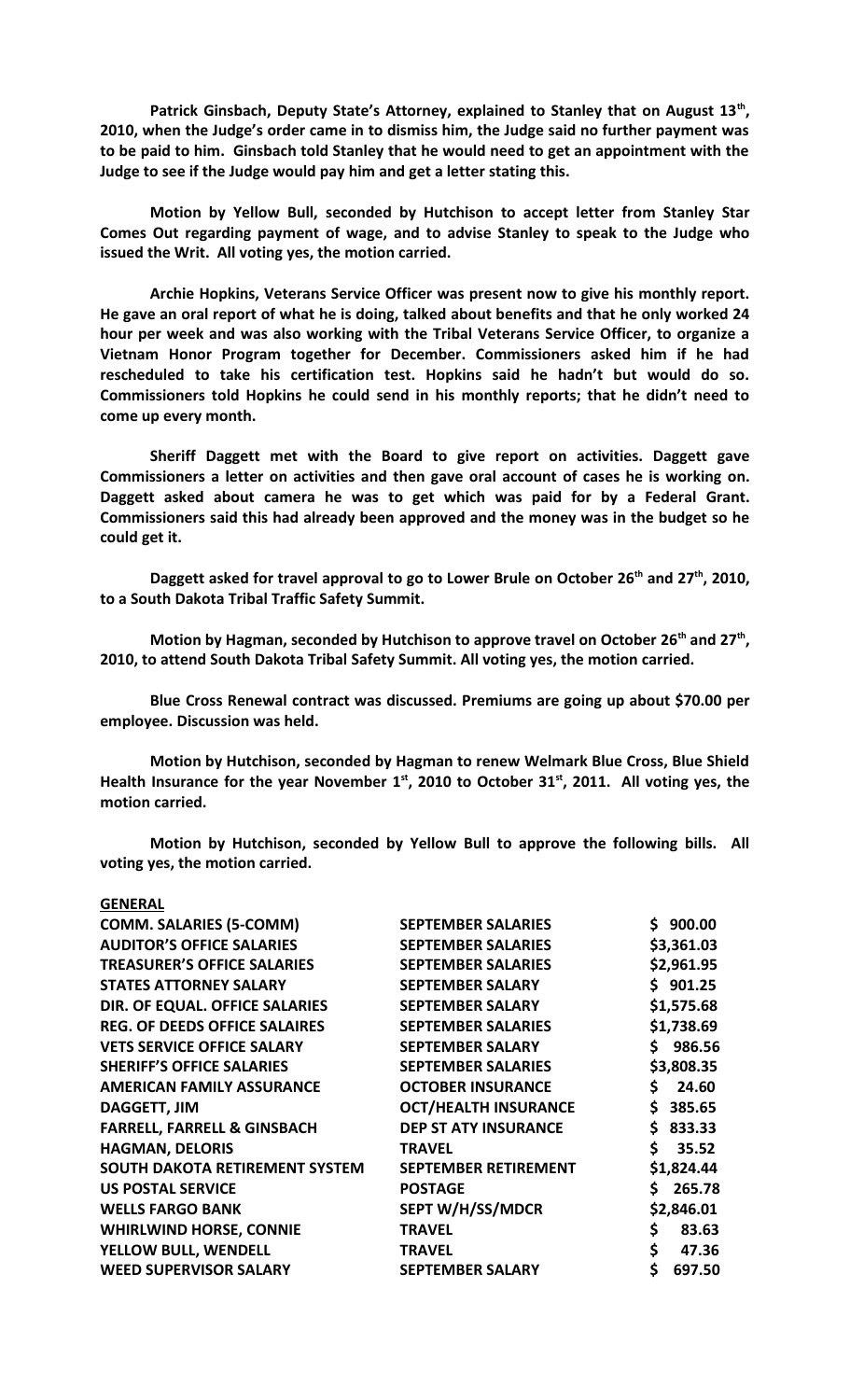| <b>SD STATE TREASURER</b>           | <b>SALES TAX</b>           | \$<br>7.61     |
|-------------------------------------|----------------------------|----------------|
| <b>ALLTEL</b>                       | <b>TELEPHONE</b>           | \$<br>125.26   |
| AT&T                                | <b>TELEPHONE</b>           | \$<br>34.83    |
| <b>CAROL BUTZMAN CONSULTING</b>     | <b>MENTAL ILLNESS</b>      | \$<br>546.74   |
| <b>CENTURY BUSINESS</b>             | <b>COPIER</b>              | \$<br>16.27    |
| <b>CROP PRODUCTION SERVICES</b>     | <b>SUPPLY</b>              | \$4,127.60     |
| <b>CULLIGAN</b>                     | <b>SUPPLY</b>              | \$<br>10.00    |
| <b>DAGGETT, JIM</b>                 | <b>GRANT</b>               | \$<br>535.40   |
| <b>DAYS INN</b>                     | <b>TRAVEL</b>              | \$<br>325.50   |
| <b>DS SOLUTIONS INC</b>             | <b>SUPPLY</b>              | \$<br>50.00    |
| <b>FALL RIVER COUNTY AUDITOR</b>    | <b>SUPPLY</b>              | \$<br>87.19    |
| <b>FAMILY DOLLAR</b>                | <b>SUPPLY</b>              | \$<br>22.50    |
| <b>CARDMEMBER SERVICE</b>           | <b>GAS</b>                 | \$1,100.82     |
| <b>HAGMAN, DELORIS</b>              | <b>TRAVEL</b>              | \$<br>35.52    |
| <b>HAUCK, DAVID K.</b>              | <b>TRAVEL;4-WHEELER</b>    | \$<br>414.71   |
| <b>LAKOTA COUNTRY TIMES</b>         | <b>PUBLISHING</b>          | \$<br>566.12   |
| <b>MARTIN AUTO PARTS</b>            | <b>REPAIR</b>              | \$<br>77.01    |
| <b>MOTIVE MAGIC</b>                 | <b>CAR MAINTENANCE</b>     | \$<br>225.00   |
| <b>OGLALA SIOUX TRIBE</b>           | <b>RENT</b>                | \$<br>200.00   |
| <b>OWEN G DUNN CO INC</b>           | <b>SUPPLY</b>              | \$<br>69.30    |
| PECHOTA LAW OFFICE                  | <b>PRO SERVICES</b>        | \$1,350.00     |
| PENNINGTON COUNTY JAIL              | <b>INMATE; MILEAGE</b>     | \$<br>427.00   |
| <b>QUILL CORPORATION</b>            | <b>SUPPLY</b>              | \$<br>66.60    |
| <b>RADIOSHACK</b>                   | <b>SUPPLY</b>              | \$<br>24.98    |
| <b>CITY OF RAPID CITY</b>           | <b>INMATE</b>              | \$<br>35.00    |
| <b>SHANNON COUNTY SHERIFF</b>       | <b>PETTY CASH</b>          | \$<br>131.54   |
| <b>SYNERGY GRAPHICS</b>             | <b>SUPPLY</b>              | \$<br>150.00   |
| <b>WHIRLWIND, CONNIE</b>            | <b>TRAVEL</b>              | \$<br>83.63    |
| YELLOW BULL, WENDELL                | <b>TRAVEL</b>              | \$<br>47.36    |
| <b>WITNESS FEES</b>                 | <b>WITNESS FEES</b>        | \$<br>722.70   |
| <b>HUTCHISON, LYLA</b>              | <b>TRAVEL</b>              | \$<br>59.20    |
| <b>COUNTY ROAD AND BRIDGE</b>       |                            |                |
| <b>CRBR CONSTRUCTION</b>            | <b>SEPTEMBER SALARIES</b>  | \$11,489.89    |
| BLUE CROSS/BLUE SHIELD INS.         | <b>OCTOBER HEALTH INS.</b> | \$1,278.84     |
| <b>ALLTELL</b>                      | <b>PHONE</b>               | \$<br>81.08    |
| <b>BUTLER MACHINERY CO.</b>         | <b>REPAIR</b>              | \$<br>460.88   |
| <b>CULLIGAN</b>                     | <b>SUPPLY</b>              | \$<br>20.50    |
| <b>FALL RIVER COUNTY AUDITOR</b>    | <b>SUPPLY</b>              | \$<br>400.00   |
| <b>FARM PLAN</b>                    | <b>REPAIR</b>              | \$<br>1,103.05 |
| <b>GENERAL STORE</b>                | SUPPLY;REPAIR              | \$<br>294.47   |
| <b>GREAT PLAINS COMMUNICATION</b>   | <b>PHONE</b>               | \$<br>159.23   |
| <b>GREAT WESTERN TIRE INC.</b>      | <b>REPAIR</b>              | \$<br>279.80   |
| <b>HUSKER AUTO PARTS</b>            | <b>REPAIR</b>              | \$<br>650.41   |
| <b>JIM'S BODY SHOP</b>              | <b>REPAIR</b>              | \$<br>542.30   |
| <b>LACREEK ELECTRIC ASSOCIATION</b> | <b>UTILITY</b>             | \$<br>296.76   |
| <b>MARTIN AUTO PARTS</b>            | <b>REPAIR</b>              | \$<br>159.47   |
| <b>MCI COMM SERVICE</b>             | <b>PHONE</b>               | \$<br>45.26    |
| <b>MENARDS</b>                      | <b>SUPPLY</b>              | \$<br>64.92    |
| <b>QUILL CORPORATION</b>            | <b>SUPPLY</b>              | \$<br>83.67    |
| <b>TRUE VALUE</b>                   | <b>REPAIR</b>              | \$<br>100.87   |
| <b>WESTCO</b>                       | <b>FUEL;GAS</b>            | \$3,451.70     |
|                                     |                            |                |

**Discussion was held on Contract for room for Early Voting Office in the old hospital.** 

**Motion by Yellow Bull, seconded by Hagman to pay the \$500.00 rent for the Early Voting Office in the old hospital in Pine Ridge. All voting yes, the motion carried.**